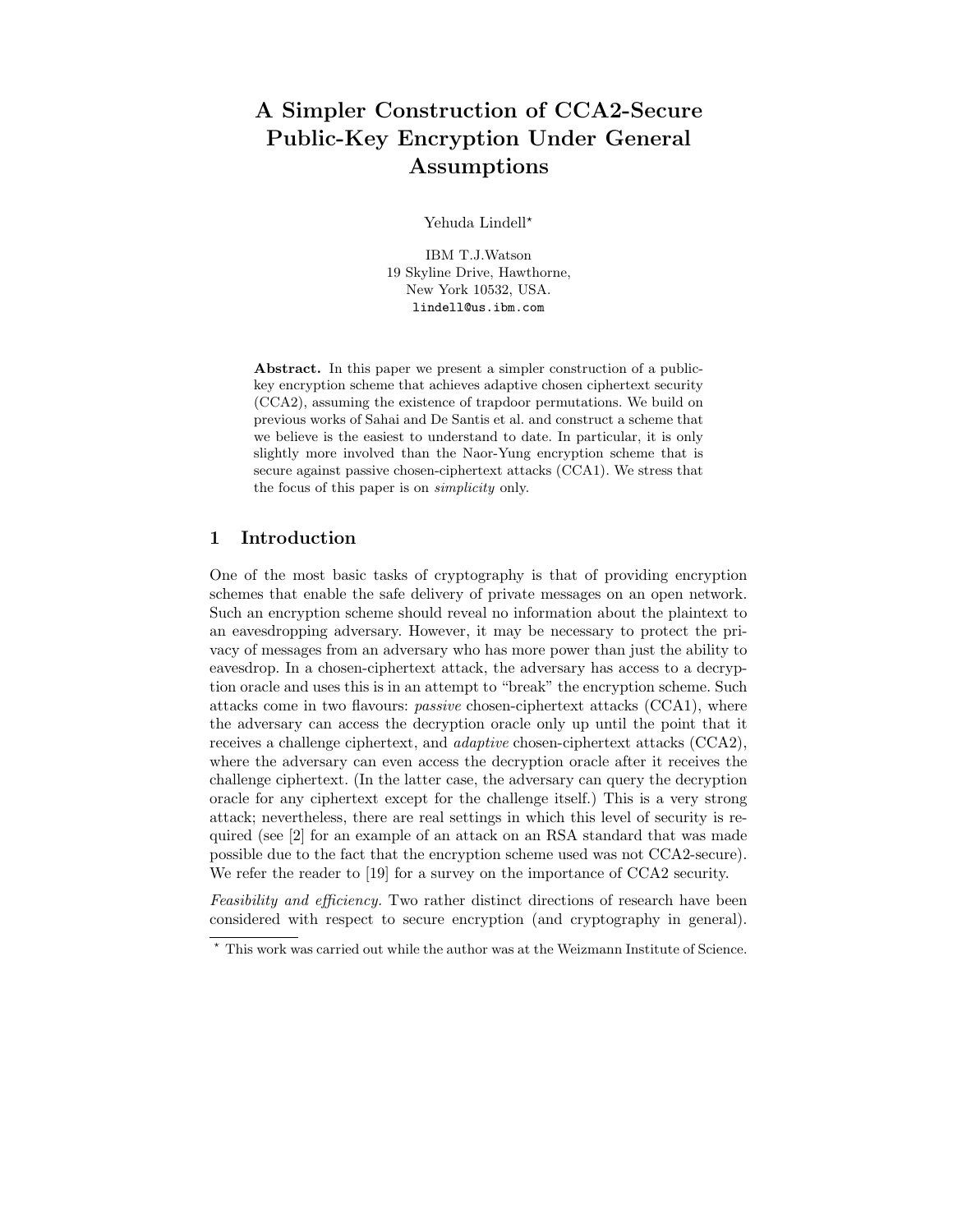#### 242 Yehuda Lindell

One direction of research focuses on proving the feasibility of obtaining secure schemes, while the other concentrates on doing this efficiently. The latter research usually relies on specific number-theoretic (or other) complexity assumptions, whereas the former prefers to only assume the existence of some general primitive, like a trapdoor permutation. This paper considers the question of the feasibility of obtaining CCA2-secure encryption, under the assumption that trapdoor permutations exist. It is well known that such a feasibility result has already been established. However, known constructions of CCA2-secure encryption schemes under general assumptions are rather complicated. Thus, despite their importance, it is hard to teach these schemes in a course on cryptography, for example. The aim of this paper is to improve this situation.

The Naor-Yung paradigm [15]. Our encryption scheme follows the Naor-Yung paradigm for constructing CCA1-secure encryption schemes. According to this paradigm, the plaintext is encrypted twice (independently), and then a noninteractive zero-knowledge proof (NIZK) is used in order to prove that both ciphertexts are encryptions to the same plaintext. The intuition behind this idea is that if the adversary manages to obtain two encryptions of the same plaintext with independent keys, then essentially it must already "know" the plaintext. Therefore, the decryption oracle that it is given is of no help.

The history of the feasibility of CCA2-encryption. The first CCA2-secure encryption scheme was presented in a breakthrough work by Dolev, Dwork and Naor (DDN) [7]. However, their construction is rather complicated, requiring many multiple encryptions and an involved key-selection technique. An important step in the simplification of CCA2-secure encryption was taken by Sahai [17] who showed that CCA2-encryption schemes can actually be constructed using the Naor-Yung paradigm. This involved introducing a stronger notion of NIZK proofs, called one-time simulation-sound NIZK. Loosely speaking, onetime simulation-soundness ensures that it is not feasible for an adversary to generate an accepting NIZK proof of a false statement, even if the reference string is generated by the simulator and even if a simulated proof (of a not necessarily true statement) is observed.<sup>1</sup> Sahai showed that the Naor-Yung encryption scheme, with the NIZK proof system replaced by one which is one-time simulation-sound, is CCA2-secure. Unfortunately, much of the complexity of the DDN construction remained in Sahai's construction of this strong NIZK. Thus, on the one hand, the Sahai high-level construction is significantly simpler than DDN; however, when considering all the details, it is still quite involved.

Recently, De Santis et al. [6, 18] presented a very elegant and far simpler construction of simulation-sound NIZK. The aim of their work was actually to strengthen the notion even further to many-time simulation-soundness. (In a many-time simulation-sound NIZK, the soundness is preserved even if the adversary observes many simulated proofs.) Nevertheless, their construction also yields a simpler CCA2-secure encryption scheme.

 $^{\rm 1}$  This is in contrast to regular NIZK proof systems where soundness is only guaranteed relative to a uniformly distributed reference string.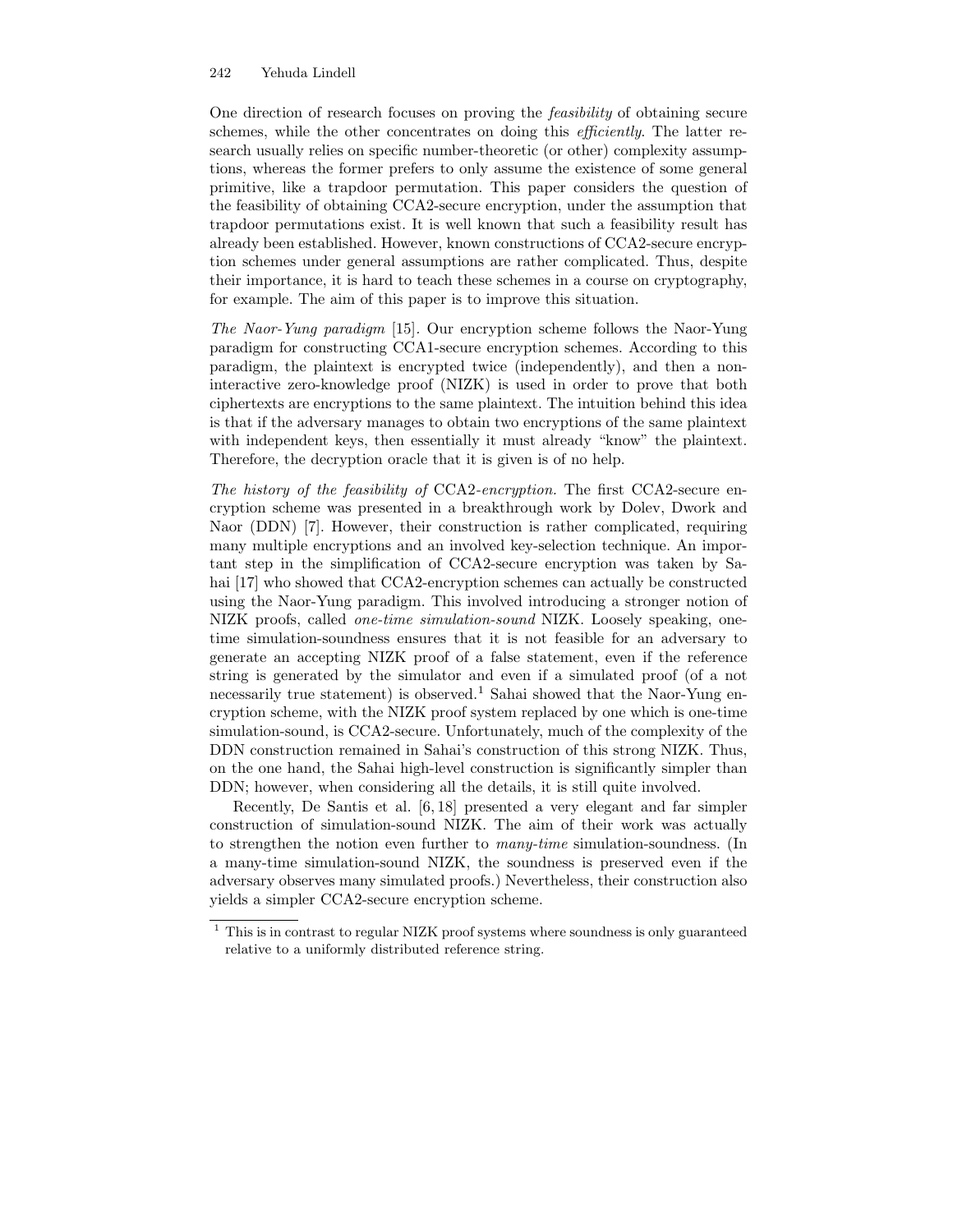Our contribution. In this paper, we use ideas from [6] and apply them to the problem of one-time simulation-soundness. Exploiting the fact that one-time simulation soundness is enough for CCA2-security, we obtain a significant simplification of the [6] construction for many-time simulation-sound NIZK. Our construction is both intuitive and simple, and not less importantly, has a short and easy proof of correctness. By plugging our construction into the Sahai CCA2 secure encryption scheme, we obtain a scheme that is only slightly more involved than the original CCA1-secure encryption scheme of Naor and Yung. Thus, we provide an alternative (and simpler proof) to the following theorem:

**Theorem 1** Assuming the existence of enhanced trapdoor permutations<sup>2</sup>, there exists a public-key encryption scheme that is secure against adaptive chosenciphertext (CCA2) attacks.

Related work. The focus of this work is the construction of public-key encryption schemes that are secure against adaptive chosen-ciphertext attacks, assuming only the existence of (enhanced) trapdoor permutations. As we have mentioned above, the first such scheme was presented by Dolev, Dwork and Naor [7]. On the other hand, our construction builds rather directly on the chain of works of Naor and Yung [15], Sahai [17] and De Santis et al. [6].

The first efficient CCA2-secure encryption scheme (proved in the standard model) was presented in a breakthrough work by Cramer and Shoup [4]. However, their construction relies on a specific complexity assumption (namely, the Decisional Diffie-Hellman assumption). Recently, they presented other CCA2 secure schemes, relying on other specific assumptions (some of which are more standard) [5]. (We stress that our work is incomparable to theirs. On the one hand, they achieve high efficiency while relying on specific complexity assumptions. On the other hand, we assume only the existence of trapdoor permutations, but obtain a scheme that is very inefficient). that is used.)

Much work on the problem of efficient CCA2-secure encryption has been carried out in the random-oracle model; the most famous of these being OAEP [1]. However, when the random oracle is replaced by a concrete hash function, the security argument becomes heuristic only. Thus, the existence of these schemes does not constitute a proof of Theorem 1.

Organization. As we have mentioned, the technical contribution of this paper is the construction of a simple one-time simulation-sound NIZK. Therefore, the main body of the paper focuses on this issue. In particular, Section 2 contains the formal definitions of simulation-sound NIZK proof systems and the cryptographic tools necessary for our construction. Then, in Section 3 we present our construction of a one-time simulation-sound NIZK and its proof of correctness. For the sake of completeness, in Section 4 we describe the Sahai CCA2-secure encryption scheme.

 $^{\rm 2}$  Enhanced trapdoor permutations have the property that a random element generated by the domain sampler is hard to invert, even given the random coins used by the sampler. See [11, Appendix C] for a full discussion on enhanced trapdoor permutations and why they are needed.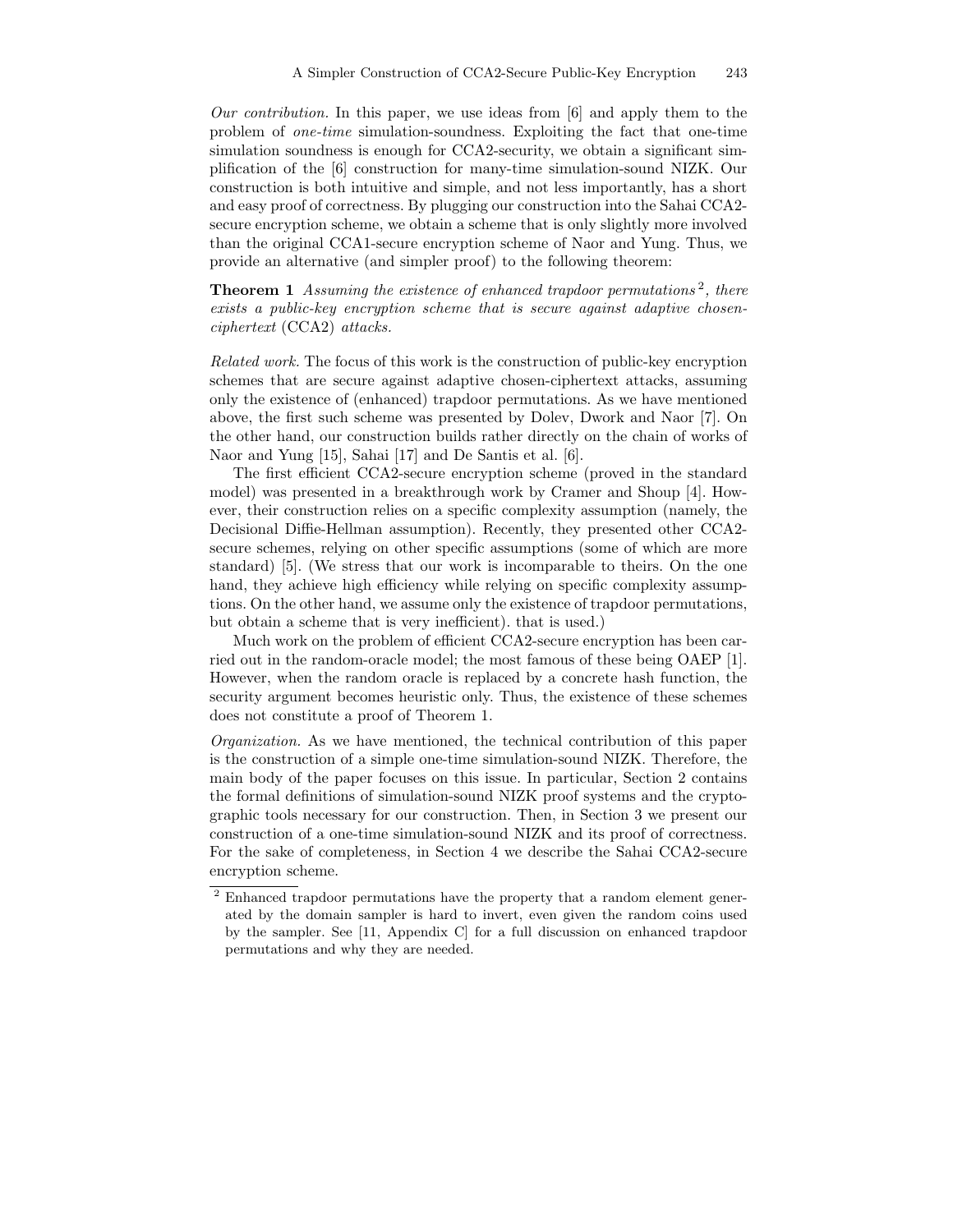# 2 Definitions and Cryptographic Tools

### 2.1 Definitions

In this section, we present the definitions for adaptive non-interactive zeroknowledge (NIZK) and one-time simulation-sound adaptive NIZK. Our formal definitions are essentially taken from [10, 17]. We denote the security parameter by n, and an unspecified negligible function by  $\mu(n)$  (i.e.,  $\mu(n)$  grows slower than  $1/p(n)$  for every polynomial  $p(\cdot)$ ). We often omit explicit reference to the security parameter  $n$  in our notations.

Adaptive non-interactive zero-knowledge. In the model of non-interactive zeroknowledge proofs [3], the prover and verifier both have access to the same uniformly distributed reference string. A proof in this model is a single string sent by the prover to the verifier, and the reference string is used for both generating proofs and verifying their validity. The soundness of the proof system is such that if the reference string is indeed uniformly distributed, then with overwhelming probability, no false theorem can be proved (even by an all-powerful cheating prover). On the other hand, the zero-knowledge property is formulated by stating that there exists a simulator who outputs a reference string and a proof, that are computationally indistinguishable from what is viewed by a verifier in the real setting described above. Notice that the simulator generates both the reference string and the proof and is not expected to simulate proofs relative to a uniformly distributed reference string (which would not be possible to achieve). In particular, this means that the simulator may choose the reference string to be pseudorandom, and according to some specific distribution.

The adaptivity of a NIZK system refers both to the soundness and zeroknowledge. In both cases, an adaptive NIZK is one where the statement to be proven is chosen only after the reference string has been fixed. Thus, the cheating prover first receives a uniformly distributed reference string, and then attempts to find some  $x \notin L$  for which it can provide an accepting proof  $\pi$ for x. The adaptive soundness condition states that the probability that such a  $\pi$  is an accepting proof is negligible. The adaptive zero-knowledge property is formulated by having the simulator output a reference string before giving it a statement  $x$  for which it must generate a simulated proof. In the formal definition below, a function  $f$  is specified that "chooses" a statement  $x$  to be proven, based on the reference string R (for soundness, f chooses  $x \notin L$ , whereas for zero-knowledge f chooses  $x \in L$ ).

Definition 2 (adaptive non-interactive zero-knowledge): A pair of probabilistic machines  $(P, V)$  is called an adaptive non-interactive zero-knowledge proof system for a language L if the following holds:

• Completeness: For every  $x \in L$ ,

$$
Pr[V(x, R, P(x, R)) = 1] > 1 - \mu(|x|)
$$

where R is a random variable uniformly distributed in  $\{0,1\}^{\text{poly}(|x|)}$ .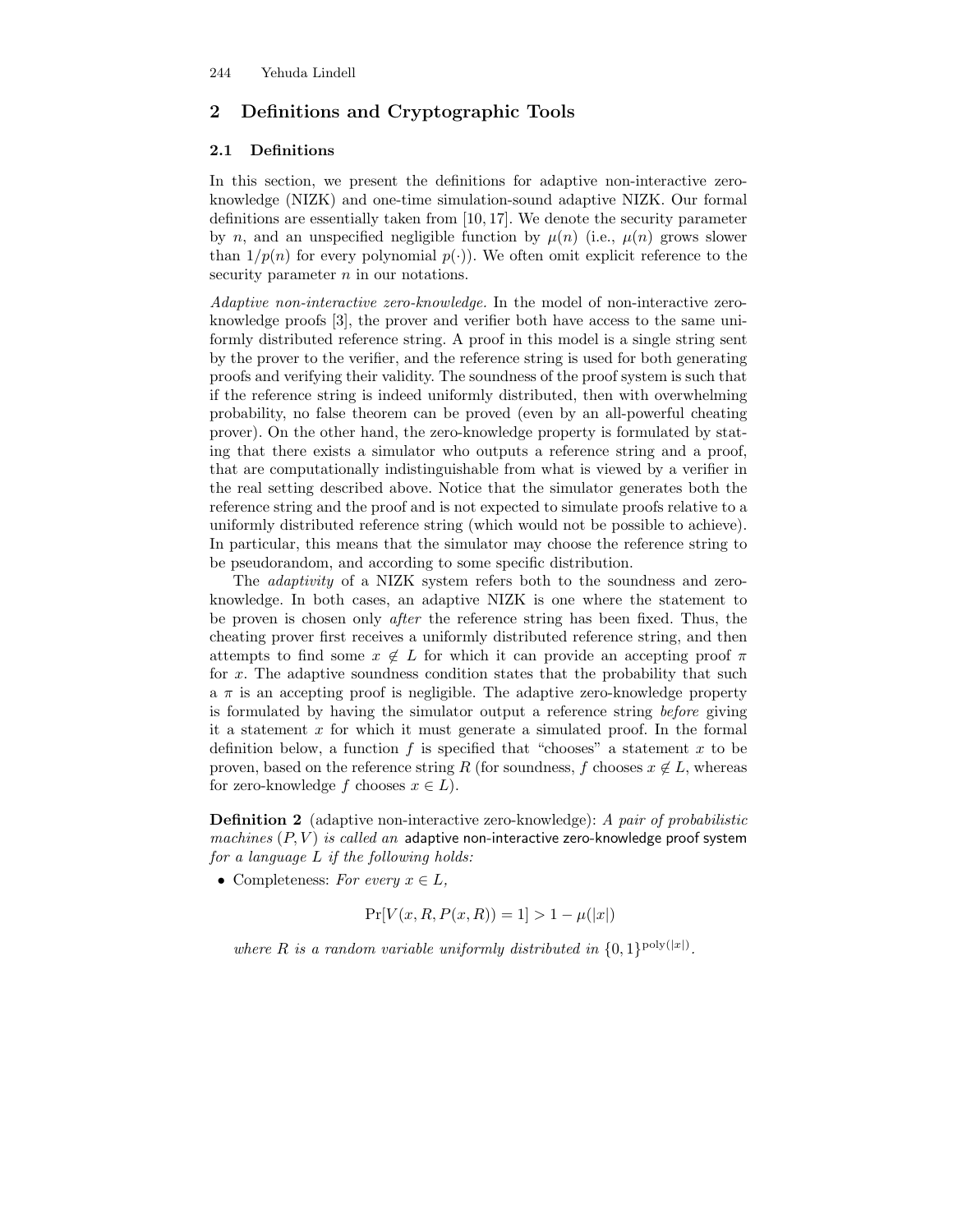• Adaptive Soundness: For every function  $f: \{0,1\}^{\text{poly}(n)} \to \{0,1\}^n \setminus L$  and prover  $P^*$ ,

$$
\Pr[V(f(R), R, P^*(R)) = 1] < \mu(n)
$$

where R is a random variable uniformly distributed in  $\{0,1\}^{\text{poly}(|x|)}$ .

- Adaptive Zero-Knowledge: There exists a probabilistic polynomial-time simulator  $S = (S_1, S_2)$  such that for every probabilistic polynomial-time function  $f: \{0,1\}^{\text{poly}(n)} \to \{0,1\}^n \cap L$ , the ensembles  $\{f(R_n), R_n, P(f(R_n), R_n)\}_{n \in \mathbb{N}}$ and  $\{S^f(1^n)\}_{n\in\mathbb{N}}$  are computational indistinguishable, where  $R_n$  is a random variable uniformly distributed in  $\{0,1\}^{\text{poly}(n)}$  and  $S^f(1^n)$  denotes the output from the following experiment:
	- 1.  $(r, s) \leftarrow S_1(1^n)$ : Simulator  $S_1$  (upon input  $1^n$ ) outputs a reference string r and some state information s to be passed on to  $S_2$ .
	- 2.  $x \leftarrow f(r)$ : the statement x to be proven is chosen.
	- 3.  $\pi \leftarrow S_2(x, r, s)$ : Simulator  $S_2$  generates a simulated proof  $\pi$  that  $x \in L$ .
	- 4. Output  $(x, r, \pi)$ .

Adaptive NIZK proof systems can be constructed from any enhanced trapdoor permutation [8]. We note that any NIZK proof system is witness-indistinguishable, where informally speaking, witness-indistinguishability means that proofs generated using one witness are indistinguishable from proofs generated using a different witness [9].

One-time simulation-sound adaptive NIZK. Loosely speaking, a NIZK proof system is one-time simulation-sound if the soundness condition holds even with respect to a reference string generated by the simulator (and not uniformly distributed), and even after a single simulated proof (of a not necessarily correct statement) has been observed. Of course, it is always possible for a cheating prover to simply copy the simulated proof that it observed. Therefore, the requirement is that it is infeasible to efficiently compute any other pair of an incorrect statement and accepting proof.

**Definition 3** (one-time simulation soundness): Let  $(P, V)$  be an adaptive NIZK proof system for a language L, and let  $S = (S_1, S_2)$  be a simulator for  $(P, V)$ . Then, we say that  $(P, V, S)$  is one-time simulation-sound, if for every probabilistic polynomial-time adversary  $A = (A_1, A_2)$ , it holds that the probability that A succeeds in the following experiment is negligible:

- 1.  $(r, s) \leftarrow S_1(1^n)$ .
- 2.  $(x, a) \leftarrow A_1(r)$ : Adversary  $A_1$  receives the (simulator-generated) reference string r and outputs a statement x for which it wants to see a proof, and state information a for  $A_2$ .
- 3.  $\pi \leftarrow S_2(x, r, s)$ .
- 4.  $(x', \pi') \leftarrow A_2(x, r, \pi, a)$ : Adversary  $A_2$  receives the simulated proof, and outputs a statement x' and a proof  $\pi'$  that  $x' \in L$ .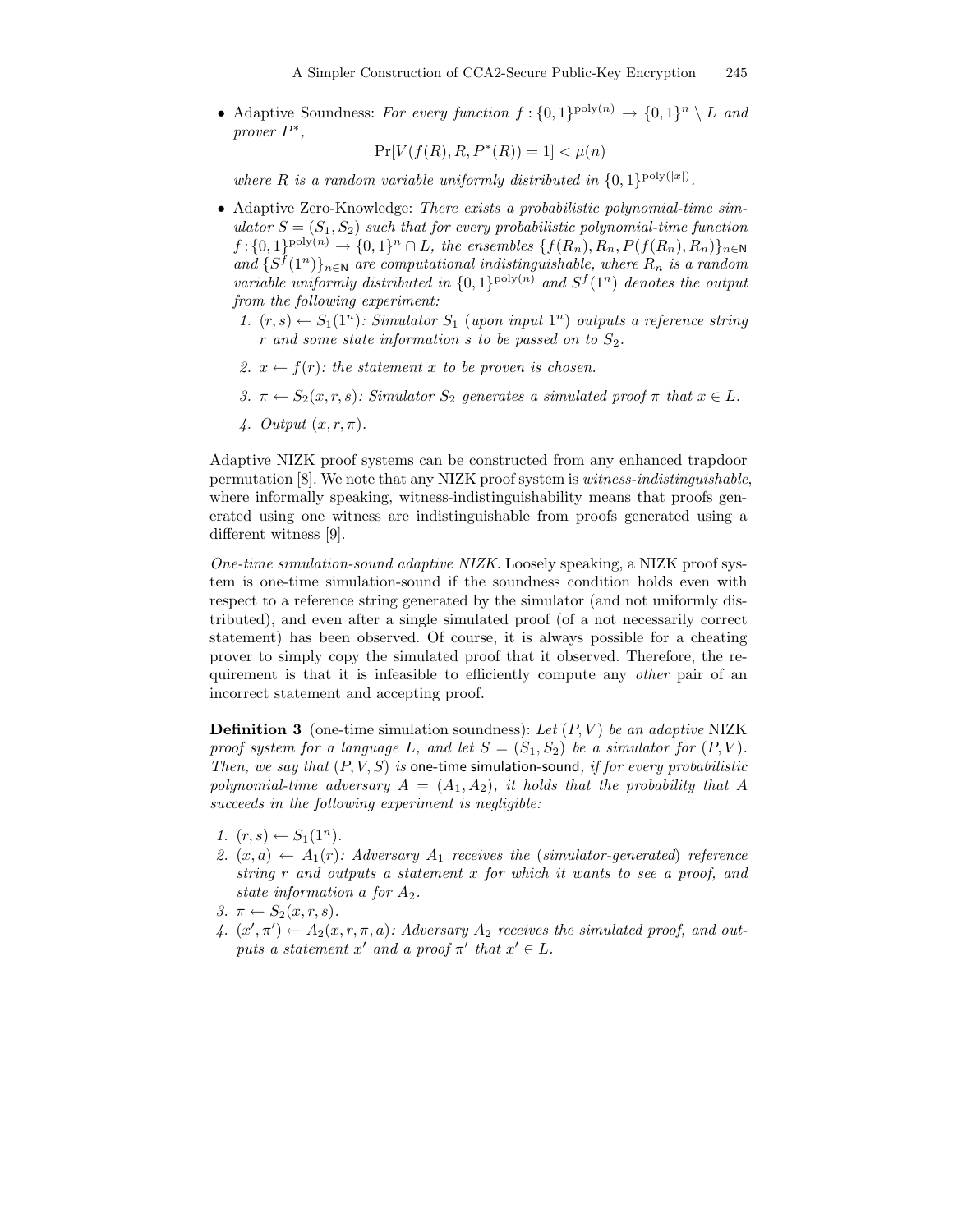- 246 Yehuda Lindell
- 5. We say that A succeeds if it outputs an accepting proof of a false statement (and did not copy the proof  $\pi$ ). That is, A succeeds if  $x' \notin L$ ,  $(x', \pi') \neq (x, \pi)$ and  $V(x', r, \pi') = 1$ .

If there exists an S such that  $(P, V, S)$  is one-time simulation sound, then we say that the proof system  $(P, V)$  is a one-time simulation-sound adaptive NIZK.

As we have mentioned above, the notion of simulation-soundness was first introduced by [17] who also presented a construction for one-time simulationsoundness (and an extension to allow for any predetermined polynomial number of simulated proofs). Unbounded simulation-soundness (allowing any polynomial number of simulated proofs) was later demonstrated in [6].

### 2.2 Cryptographic Tools

In this section, we present informal definitions for the cryptographic tools that we use in constructing our one-time simulation-sound NIZK. These tools are standard; however we add minor (yet important) additional requirements. We note that it is easy to obtain these additional requirements using known techniques.

Non-interactive perfectly-binding commitment schemes. Loosely speaking, a noninteractive perfectly-binding commitment scheme is a probabilistic algorithm C with the following properties:

- Hiding: for every two strings  $s_1$  and  $s_2$  (such that  $|s_1| = |s_2|$ ), it is hard to distinguish  $\{C(s_1)\}\$ from  $\{C(s_2)\}.$
- Binding: for every two strings  $s_1 \neq s_2$ , the range of  $C(s_1)$  is disjoint from the range of  $C(s_2)$ . (Thus, given  $C(s_1)$ , it is impossible to decommit to any value other than  $s_1$ .)

We denote by  $C(s; r)$  the output of the commitment scheme C upon input  $s \in$  $\{0,1\}^n$  and using random coins  $r \in_R \{0,1\}^{\text{poly}(n)}$ . (Thus, the binding property states that for  $s_1 \neq s_2$ , it holds that  $C(s_1; r_1) \neq C(s_2; r_2)$  for every  $r_1$  and  $r_2$ .) In addition to the above, we require the following properties:

- Pseudorandom range: We require that the output of the commitment algorithm be pseudorandom. This property is fulfilled by the following commitment scheme based on one-way permutations: Let  $f$  be a one-way permutation and b a hard-core of f. Then,  $C(\sigma) \stackrel{\text{def}}{=} (f(U_n), b(U_n) \oplus \sigma)$ , where  $U_n$ denotes the uniform distribution over  $\{0, 1\}^n$ .
- *Negligible support:* We require that a random string is a valid commitment with only negligible probability. This is easily obtained from the abovedescribed commitment scheme based on one-way permutations, by requiring that any commitment to  $s$  is preceded by a commitment to  $0<sup>n</sup>$ . That is, define  $C'(s) = (\text{Commit}(0^n), \text{Commit}(s)),$  where each bit is separately committed to using  $C(\sigma) = (f(U_n), b(U_n) \oplus \sigma)^3$ .

<sup>3</sup> We remark that if it suffices to obtain soundness for polynomial-time provers only, then the commitment scheme used need not have negligible support.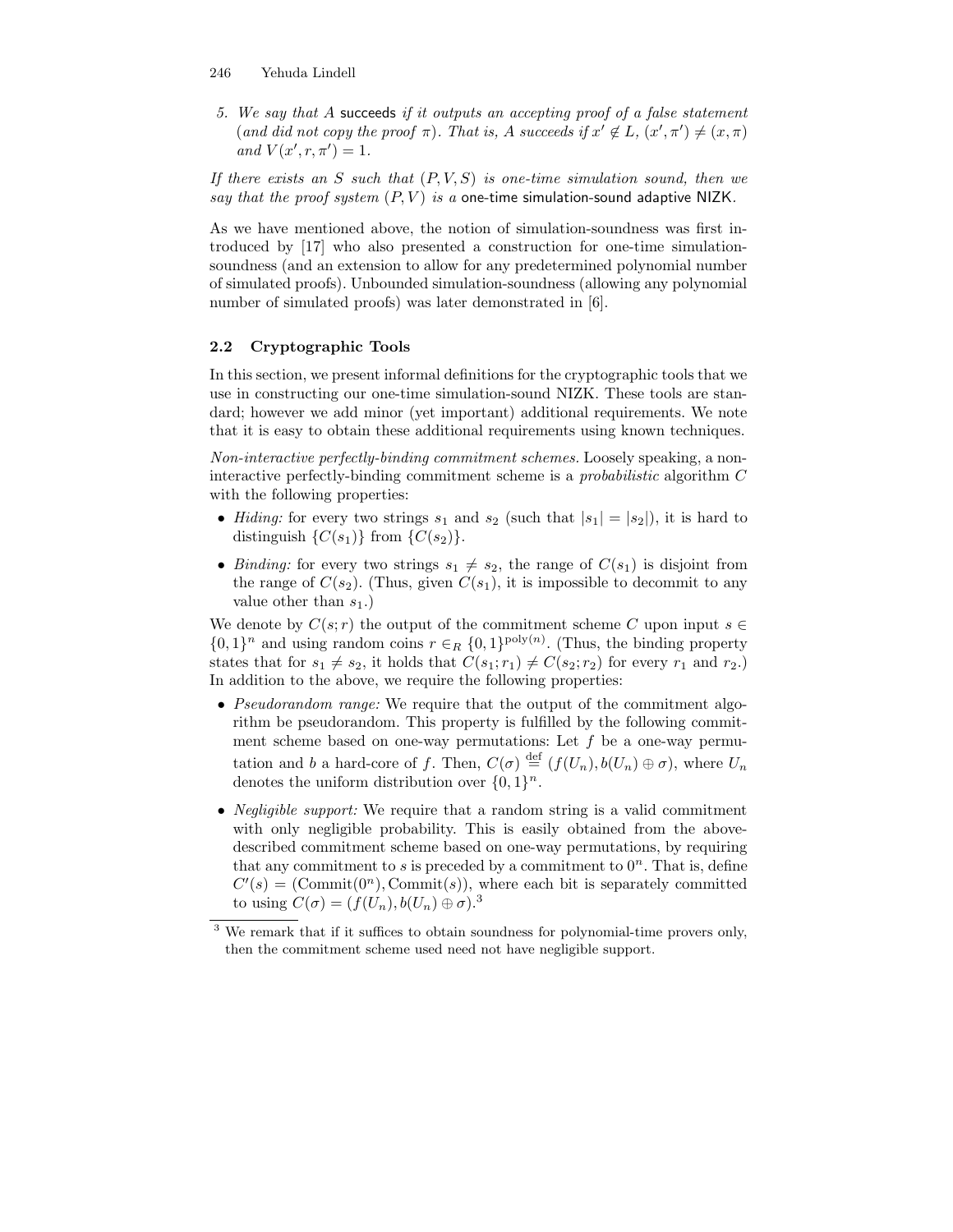We note that the Naor commitment scheme [13] as is, has both of these above properties. (Although the [13] commitment scheme is interactive, the receiver message can be hardwired into the common reference string, and so suffices for our needs here.)

"Strong" one-time signature schemes. Loosely speaking, a one-time signature scheme is an existentially unforgeable signature scheme (secure against a chosenmessage attack), with the restriction that the signer must only sign a single message with any key. Thus, such a signature scheme is defined as a triplet of algorithms  $(G,$  Sign, Verify), where G is a probabilistic generator that outputs a signing-key sk and a verification-key  $vk$ . The validity of the signature scheme fulfills that for every message m,  $Verify(vk, m, Sign(sk, m)) = 1$ , where  $(vk, sk) \leftarrow G(1^n)$  (i.e., honestly generated signatures are always accepted). A signature scheme is said to be *secure* if the probability that an efficient forging algorithm  $S^*$  succeeds in generating a forgery given a single chosen signature is negligible. More formally, the following experiment is defined: The generator  $G$  is run, outputting a key-pair  $(vk, sk)$ . Then,  $S^*$  is given  $vk$  and chooses a message m for which it receives a signature  $\sigma = \text{Sign}(sk, m)$ . Following this,  $S^*$  outputs a pair  $(m', \sigma')$  and it is required that the probability that Verify $(vk, m', \sigma') = 1$ and  $m' \neq m$  is negligible.

As with the commitment scheme, here we also require an additional property. The standard definition of security requires that the forger cannot generate a valid signature on any different message. We strengthen this and require that the forger cannot even generate a different valid signature on the same message. That is, we modify the above (informal) definition and require that the probability that Verify $(vk, m', \sigma') = 1$  and  $(m', \sigma') \neq (m, \sigma)$ , is negligible. (Thus, the only valid signature the forger can present is the exact one that it has seen.) Such a signature scheme can be constructed using universal one-way hash functions [14] and 1–1 one way functions (in a similar fashion to the standard construction based on any one-way function [16]). By using 1–1 one-way functions, we ensure that each message has a unique signature and therefore the above strengthening is achieved.

### 3 Simple One-Time Simulation-Sound NIZK

The motivation behind our construction is as follows. Following [8], (and similarly to [6]) the reference string for the non-interactive proof is divided into two parts. The first part of the string is used by the simulator to simulate a proof, while the second is really used for proving (according to a given NIZK scheme). Typically, in order to prove that  $x \in L$ , a compound statement of the following structure is proved: either the first part of the reference string has some special property or  $x \in L$ . Now, when the reference string is chosen at random, the first part will not have this special property (except with negligible probability). Therefore, if the proof is accepting it must be that  $x \in L$ , and soundness holds for the proof system. Zero-knowledge is derived from the fact that the simulator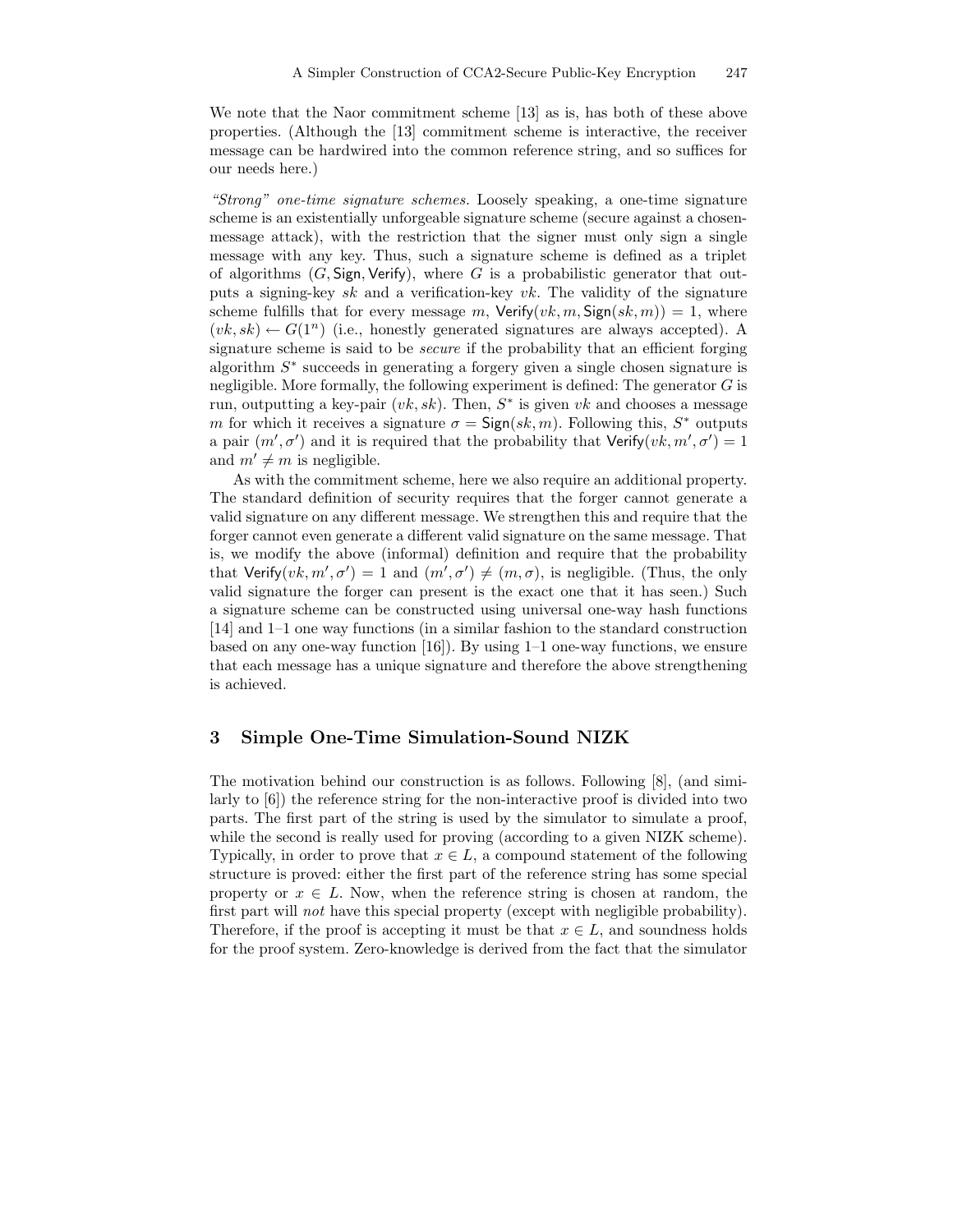#### 248 Yehuda Lindell

is able to generate a pseudorandom string that does have the special property, enabling it to "cheat" in the proof.

In our scheme, the special property used is that the first part of the reference string is a commitment to a verification-key  $vk$  of a one-time signature scheme. That is, the prover sends a verification-key  $vk$  along with the proof and proves that: either the first part of the reference string is a commitment to this verification-key vk, or  $x \in L$ . Furthermore, the prover signs on the proof using the associated signing-key  $sk$  (and the verifier checks the validity of this signature using  $vk$ ). A real prover chooses a random pair of signature keys and generates a proof based on the fact that  $x \in L$ .

In contrast, the simulator works by generating the reference string so that indeed the first part is a commitment to a verification-key  $vk$  (for which it knows the associated signing-key  $sk$ ). Then, the simulator proves the proof using this fact (rather than the fact that  $x \in L$ ). Notice that the simulator is also able to sign on the proof, as required, because it knows the associated secret-key. The fact that the scheme is simulation-sound follows from the observation that any accepting proof to a false statement must use the property that the first part of the reference string is a commitment to  $vk$ . In particular, this means that such a proof is accompanied with a signature using sk (where sk is known only to the simulator). Thus, it is only possible to generate an accepting proof to a false statement if it is possible to forge a signature.

We now formally present the proof system. In the presentation, we refer to an adaptive NIZK proof system, denoted  $(P, V)$ , and to commitment and signature schemes. These commitment and signature schemes have the additional properties described in Section 2.2.

### Protocol 1 (NIZK Scheme Π)

- Common reference string:  $(r_1, r_2)$
- Prover protocol (upon input  $x \in L$  and a witness w for x):
	- 1. Choose a random pair of signature keys (vk, sk) for a strong one-time signature scheme.
	- 2. Let  $L'$  be the following language:

$$
L' = \{(x, r_1, vk) \mid x \in L \text{ or } r_1 = \text{Commit}(vk)\}\
$$

Then, generate a non-interactive proof (using reference string  $r_2$ ) that  $(x, r_1, vk) \in L'.$  That is, invoke the NIZK prover P for L' on input  $(x, r_1, vk)$ , auxiliary-input w and reference string  $r_2$ , obtaining a proof p.

- 3. Compute  $\sigma = \text{Sign}_{sk}(x, p)$ .
- 4. Output  $\pi = (vk, x, p, \sigma)$ .
- Verifier protocol (upon input x and a proof  $\pi = (vk, x, p, \sigma)$ ):
	- 1. Check the signature using vk. That is, check that  $\text{Verify}_{vk}((x, p), \sigma) = 1$ .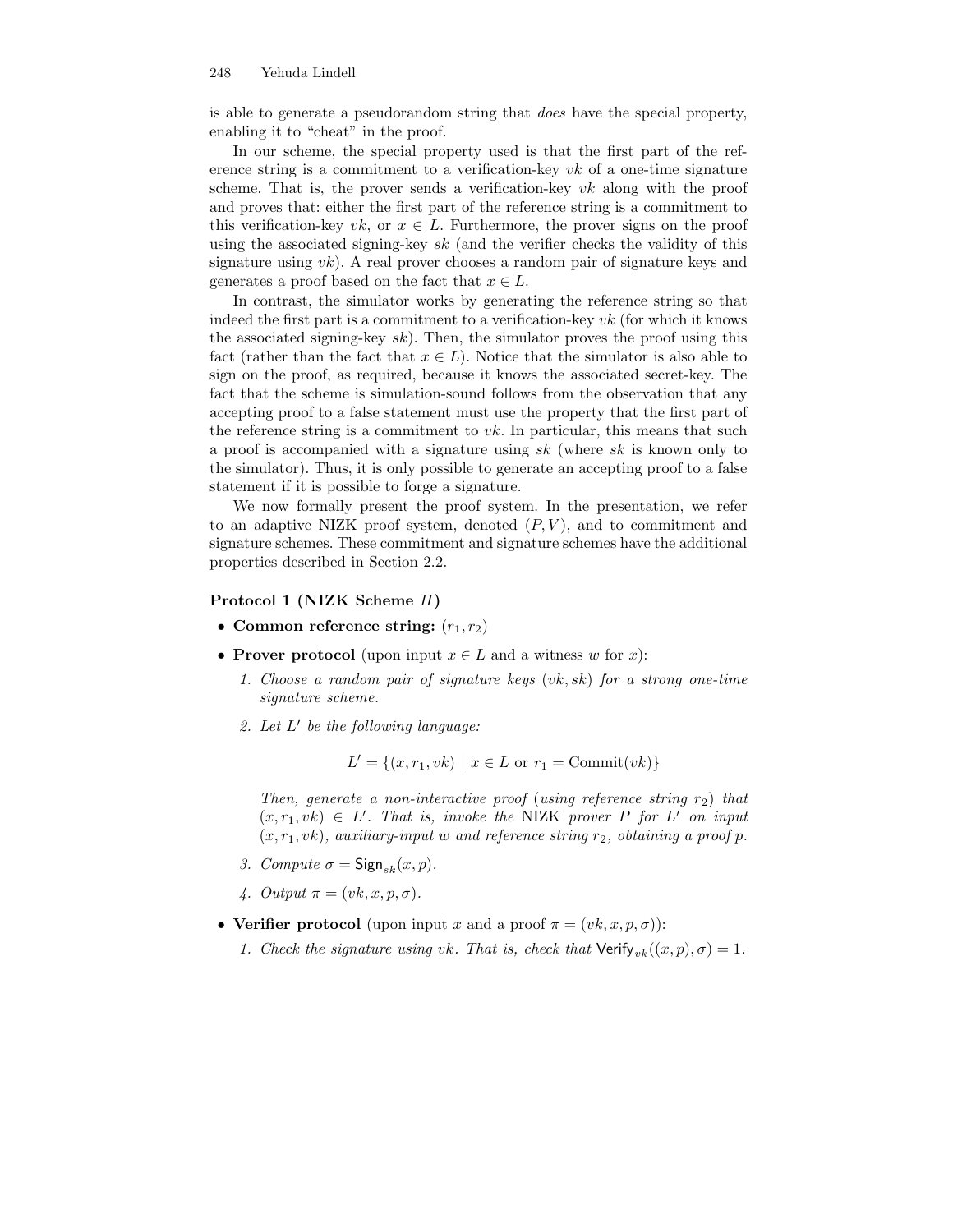- 2. Invoke the NIZK verifier V and check that p constitutes a correct proof that  $(x, r_1, vk) \in L'$  when the reference string equals  $r_2$  (i.e., check that  $V((x, r_1, vk), r_2, p) = 1$ .
- 3. Output 1 if and only if the above two checks succeed.

We now proceed to prove the correctness of Protocol 1:

**Theorem 4** Assume that  $(P, V)$  is a secure adaptive NIZK proof system for  $\mathcal{NP}$ , and that the signature and commitment schemes meet the requirements as described in Section 2.2. Then, Protocol 1 constitutes a one-time simulationsound adaptive NIZK proof system for  $\mathcal{NP}$ .

**Proof:** We begin by proving that Protocol 1 is an adaptive non-interactive proof system. Completeness is immediate. Soundness follows from the fact that the commitment scheme used has negligible support (see Section 2.2), and thus a random string is a valid commitment with only negligible probability. Therefore, when  $r_1$  is uniformly chosen,  $x \notin L$  implies that  $(x, vk, r_1) \notin L'$ , except with negligible probability. Adaptive soundness then follows from the adaptive soundness of the NIZK proof system  $(P, V)$  for which proofs are generated using the uniformly distributed reference string  $r_2$ .

We now proceed to demonstrate the zero-knowledge property. As we mentioned in the motivating discussion, intuitively, zero-knowledge holds because a simulator can set  $r_1$  to be a commitment to a verification-key vk, for which it knows the associated signing-key sk. Then, the simulator proves that  $(x, vk, r_1) \in$ L' based on the fact that  $r_1 = \text{Commit}(vk)$ , and without any witness to the fact that  $x \in L$ . Since, the commitment scheme used has a pseudorandom range, such a  $r_1$  is indistinguishable from a random string. Furthermore, the NIZK proof system  $(P, V)$  is witness indistinguishable and therefore the simulated proof cannot be distinguished from a real one. We now provide the exact description of the simulator. The simulator is divided into two parts:  $S_1$  who chooses the reference string and  $S_2$  who generates simulated proofs.

### 1. Simulator  $S_1$ :

- (a) Choose a random pair of signature keys  $(vk, sk)$  for a strong one-time signature scheme.
- (b) Compute  $r_1 = \text{Commit}(vk) = C(vk; r_c)$  for a random  $r_c$ .
- (c) Choose a *uniformly* distributed string  $r_2$ .
- (d) Output  $(r_1, r_2)$  and  $s = (vk, sk, r_c)$  where s is  $S_1$ 's output state information to be given to  $S_2$ .
- 2. Simulator  $S_2$  (upon input x,  $(r_1, r_2)$  and  $s = (vk, sk, r_c)$ ):
	- (a) Invoke the NIZK prover for  $L'$  (as defined in Protocol 1) on input  $(x, r_1, vk)$ , auxiliary-input  $r_c$  and reference string  $r_2$ , and obtain a proof p. (Note that the witness provided to the NIZK prover is for  $r_1 =$ Commit $(vk)$ , and not the witness for  $x \in L$ .)
	- (b) Compute  $\sigma = \mathsf{Sign}_{sk}(x, p)$ .
	- (c) Output  $\pi = (vk, x, p, \sigma)$ .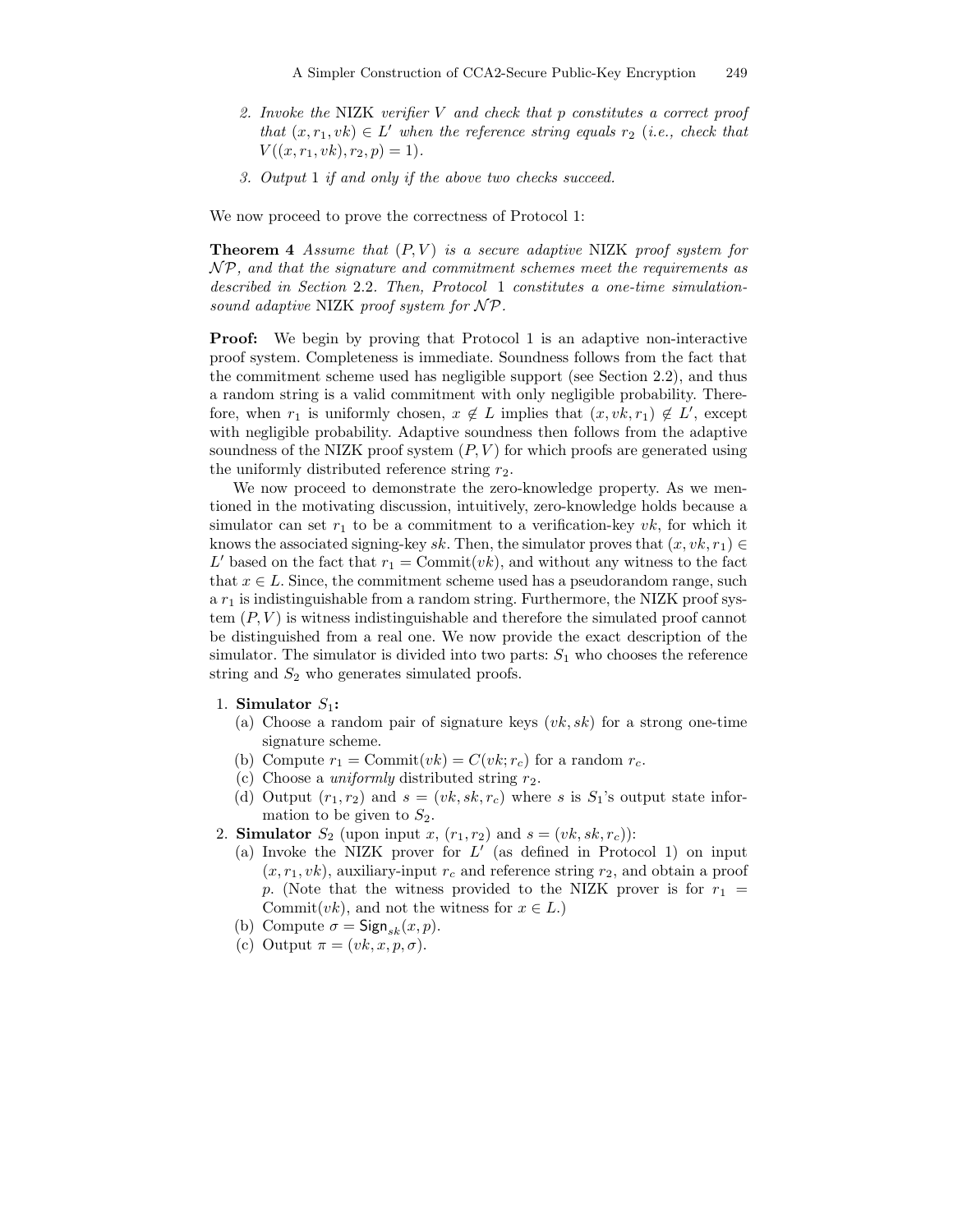#### 250 Yehuda Lindell

There are two differences between a real proof and that provided by the simulator (where we consider the joint distribution  $\{x,(r_1,r_2),\pi\}$  of the reference string and the proof). Firstly, the string  $r_1$  generated by  $S_1$  is only pseudorandom (and not random as in a real setting). Secondly, the proof  $p$  provided by  $S_2$  is based on the witness for the fact that  $r_1 = \text{Commit}(vk)$ , rather than being based on the witness for  $x \in L$ . Intuitively, since  $r_1$  is pseudorandom and the NIZK is witness indistinguishable, these distributions cannot be distinguished. Formally, one defines a hybrid distribution in which  $r_1 = \text{Commit}(vk)$  and yet the proof p is based on the witness for  $x \in L$ . Then, the hybrid is indistinguishable from a real proof by the indistinguishability of  $r_1$  from a random string (everything else is exactly the same). Furthermore, the hybrid is indistinguishable from a simulated proof due to the witness indistinguishability of the NIZK. (Notice that the reference string  $r_2$  for this NIZK is uniformly distributed, and thus the witness indistinguishability property holds.) The indistinguishability of a simulated proof from a real one follows. (We note that from the above proof it follows that the underlying non-interactive proof need not be zero-knowledge; rather, adaptive witness indistinguishability suffices.)

One-time simulation-soundness. Until now, we have shown that Protocol 1 constitutes a non-interactive zero-knowledge proof system. It remains to show that it is also one-time simulation-sound. Intuitively, this holds for the following reason. Let  $(vk, sk)$  be the signature keys chosen by the simulator  $S_1$ . Then, if an adversary generates a proof based on the fact that  $r_1 = \text{Commit}(vk)$ , it must sign on the proof using the key  $sk$  (otherwise, the verification of the signature will fail). This constitutes a successful forgery of the signature scheme and therefore can only occur with negligible probability. Details follow.

Assume by contradiction that there exists an adversary  $A = (A_1, A_2)$  (as in Definition 3) who sees a simulated proof  $\pi$  for a statement x, and with nonnegligible probability outputs a pair  $(x', \pi') \neq (x, \pi)$  where  $x' \notin L$  and  $\pi'$  is an accepting proof. That is, let  $(r_1, r_2)$  be the reference string output by  $S_1$ , let x be the statement that  $A_1$  outputs upon receiving  $(r_1, r_2)$ , and let  $\pi = (vk, x, p, \sigma)$  be the simulated proof of  $x \in L$  that is supplied by  $S_2$ . Then, by the contradicting assumption, with non-negligible probability  $A_2$  outputs an accepting proof  $\pi'$  =  $(vk', x', p', \sigma')$ , such that  $(x', \pi') \neq (x, \pi)$ , and  $x' \notin L$ . We consider two different cases:

- 1. Case  $1 vk' \neq vk$ : First recall that by the definition of the simulator  $S_1$ , the string  $r_1$  is such that  $r_1 = \text{Commit}(vk)$ . However,  $vk' \neq vk$  and therefore we have that  $r_1 \neq \text{Commit}(vk')$  (by the perfect binding property of the commitment scheme). Therefore,  $x' \notin L$  implies that  $(x, r_1, vk) \notin L'$ . By the (unconditional) soundness of the underlying NIZK scheme, we have that the probability that  $p'$  (and therefore  $\pi'$ ) is an accepting proof is at most negligible.
- 2. Case  $2 vk' = vk$ : In this case, we use A to contradict the (strong) security of the signature scheme. Recall that A's proof  $\pi'$  is only accepting if Verify<sub>vk'</sub>((x', p'),  $\sigma'$ ) = 1. Since (x',  $\pi'$ )  $\neq$  (x,  $\pi$ ) and vk' = vk, it holds that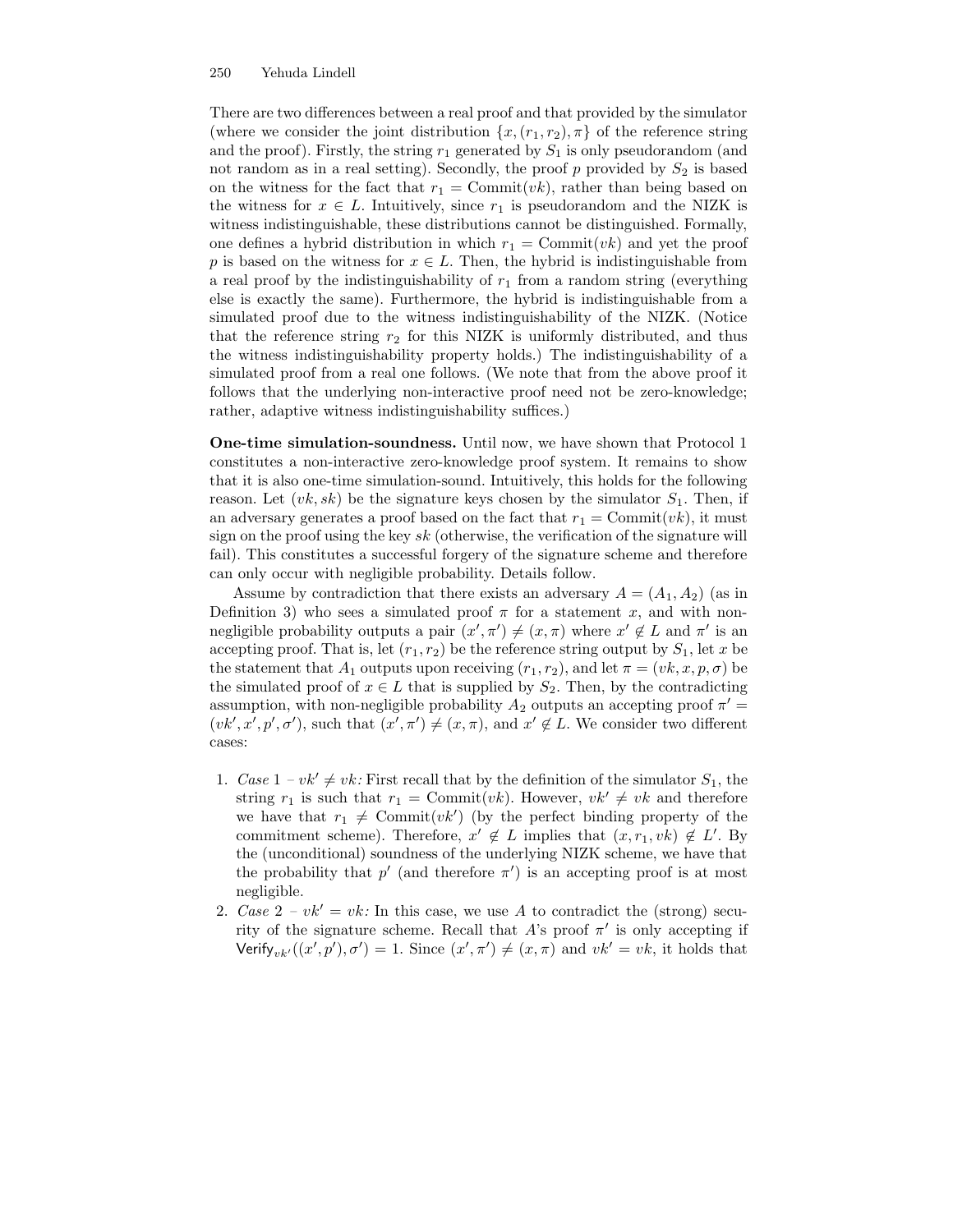$(x', p', \sigma') \neq (x, p, \sigma)$ . Therefore, we have that A received a message and signature  $((x, p), \sigma)$  and generated a valid message and signature  $((x', p'), \sigma')$ , where  $((x', p'), \sigma') \neq ((x, p), \sigma)$ . By the strong security of the signature scheme, A can succeed in doing this with only negligible probability. Formally, we construct a forger  $A'$  who receives  $vk$  and a single oracle query to  $\text{Sign}_{sk}(\cdot)$  and successfully forges a signature. A' works exactly like the simulator S except that in Step (b) of  $S_2$ 's specification, it "computes" the signature by consulting its oracle. Notice that  $S_1$  and  $S_2$  need no knowledge of  $sk$  in order to complete all their other steps. Thus,  $A'$  can perfectly emulate the simulation setting for A. Therefore, if A outputs  $\pi' = (vk, x', p', \sigma'),$ where  $(x', p', \sigma') \neq (x, p, \sigma)$  and  $\sigma'$  is a valid signature on  $(x', p')$ , then this constitutes a successful forgery of the signature scheme. This implies that A succeeds with at most negligible probability.

This completes the proof.

We remark that enhanced trapdoor permutations suffice for securely obtaining all the building blocks required in the construction of Protocol 1. We therefore have the following result:

Proposition 5 Assuming the existence of enhanced trapdoor permutations, there exists a one-time simulation-sound adaptive NIZK proof system.

### 4 The Encryption Scheme

In this section, we describe the CCA2-secure public-key encryption scheme of Sahai [17]. This scheme is exactly the scheme of Naor-Yung [15], with the modification that the NIZK used is one-time simulation-sound. We stress that our contribution is in Section 3, where we present a simple one-time simulation-sound NIZK. Thus, we directly plug our NIZK into the construction (and proof) of [17], obtaining a new (and simpler) CCA2-secure public-key encryption scheme. (For the exposition below, we omit the formal definitions of encryption and CCA2 security and assume that the reader is familiar with them.)

The Naor-Yung paradigm. As we have mentioned, the [17] encryption scheme is based on the Naor-Yung paradigm [15]. According to this paradigm, the plaintext is encrypted twice with independent keys (from an encryption scheme that is secure against chosen-plaintext attacks) and then a NIZK proof is provided to ensure that both encryptions are indeed of the same plaintext. Passive chosenciphertext security (CCA1) or adaptive chosen-ciphertext security (CCA2) are achieved by applying NIZKs with certain "special" properties. For CCA1, the NIZK is such that soundness holds even with respect to the pseudorandom string output by the simulator (as long as a simulated proof has not been observed).<sup>4</sup> For CCA2, the NIZK must be one-time simulation-sound. From here on, we focus

 $^4\,$  This is in contrast with standard NIZK proof systems, where soundness is guaranteed only if the reference string is uniformly distributed.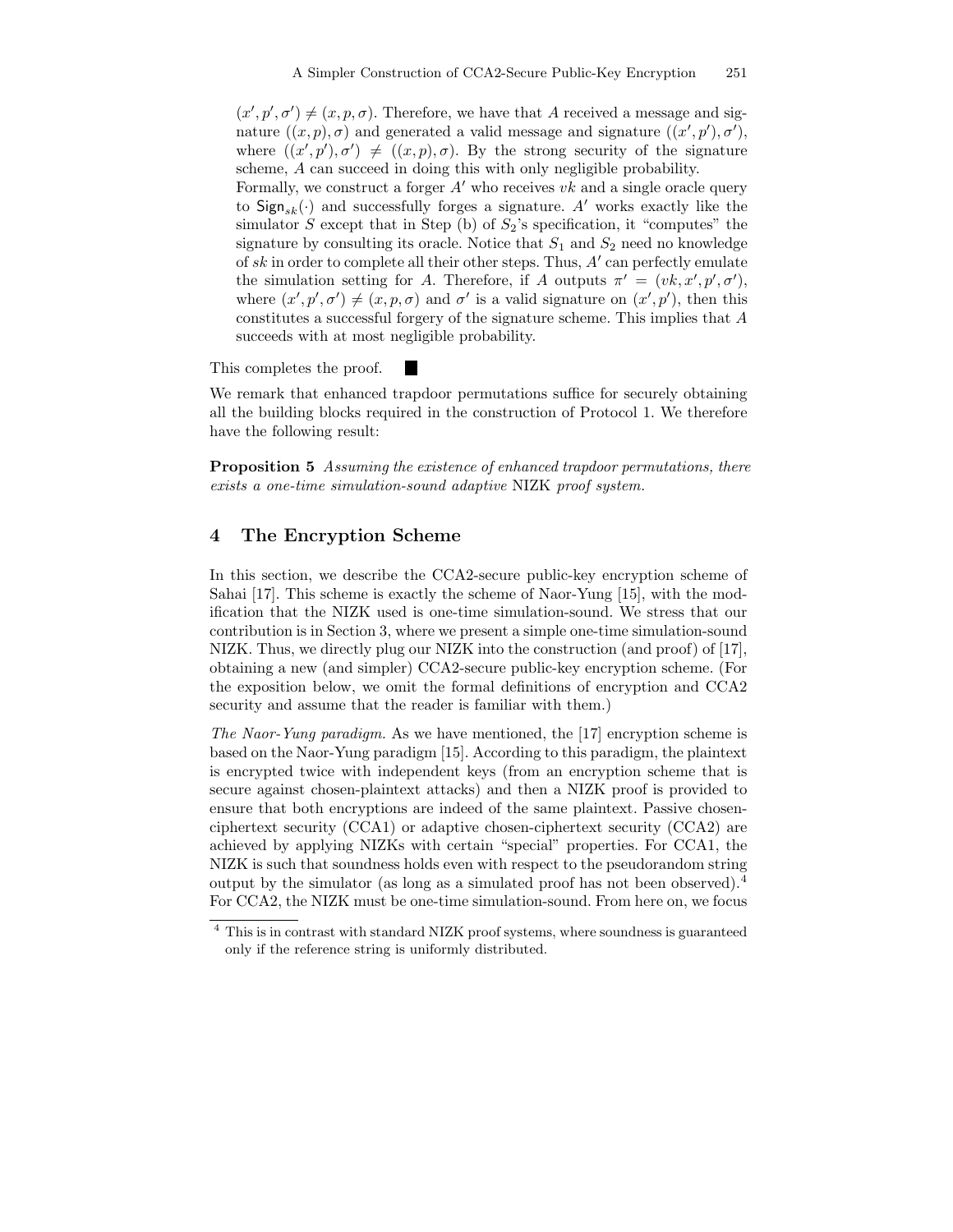on the CCA2 case. However, we stress that the CCA2 scheme and its proof of security are almost identical to that of the CCA1 scheme. This highlights one of the conceptual advantages of the [17] approach; both CCA1 and CCA2-secure encryption schemes can be presented and proved together (and for almost the price of one).

Formal definition of the scheme. We now present the construction of the encryption scheme. Let  $(G, E, D)$  be a public-key encryption scheme that is secure against chosen-plaintext attacks. Furthermore, let  $(P, V)$  be a one-time simulation-sound adaptive NIZK proof system for the following NP-language:

 $L = \{(c_1, c_2, pk_1, pk_2) \mid \exists m \text{ s.t. } c_1 = E_{pk_1}(m) \& c_2 = E_{pk_2}(m)\}\$ 

That is, L is the language of pairs of ciphertexts (and public-keys), such that both ciphertexts are encryptions of the same message (we denote  $c = E_{nk}(m)$ , if c is an encryption of m). Then, the CCA2-secure scheme, denoted  $(\mathcal{G}, \mathcal{E}, \mathcal{D})$ , is defined as follows:

**Construction 2** (adaptive chosen-ciphertext encryption scheme  $(\mathcal{G}, \mathcal{E}, \mathcal{D})$ ):

- Key Generation: *Obtain two independent key sets from G. That is, obtain*  $(pk_1, sk_1) \leftarrow G(1^n)$  and  $(pk_2, sk_2) \leftarrow G(1^n)$ . Furthermore, choose a uniformly distributed reference string r of the correct length for the NIZK proof system  $(P, V)$ . The public key is defined by  $\mathcal{PK} = (pk_1, pk_2, r)$  and the secret key is  $\mathcal{SK} = (sk_1, sk_2).$
- Encryption: In order to encrypt a plaintext m, compute  $c_1 = E_{pk_1}(m; r_1)$ and  $c_2 = E_{pk_2}(m; r_2)$ , for random strings  $r_1$  and  $r_2$ . Then, invoke the NIZK prover P upon  $(c_1, c_2, pk_1, pk_2)$  with reference string r, obtaining a proof  $\pi$ . Notice that  $P$  can prove this statement efficiently when it is given the witness  $(m, r_1, r_2)$ . Finally, output  $\mathcal{E}(m) = (c_1, c_2, \pi)$ .
- Decryption: In order to decrypt  $(c_1, c_2, \pi)$ , first verify that  $\pi$  is an accepting proof for the statement  $(c_1, c_2, pk_1, pk_2)$  with reference string r. If yes, then decrypt  $c_1$  and output the decryption value  $m<sup>5</sup>$

The fact that the above encryption scheme is secure against adaptive chosenciphertext attacks has been proven in [17]. That is,

**Theorem 6** (Sahai [17]): Assume that  $(G, E, D)$  is a public-key encryption scheme secure against chosen-plaintext attacks, and that  $(P, V)$  is a one-time simulationsound adaptive NIZK proof system. Then, the encryption scheme  $(\mathcal{G}, \mathcal{E}, \mathcal{D})$  of Construction 2 is secure against adaptive chosen-ciphertext attacks.

Combining Theorem 6 with Proposition 5, we obtain the existence of CCA2 secure encryption assuming enhanced trapdoor permutations only (i.e., we obtain Theorem 1). For the sake of completeness, we describe the main ideas behind this proof.

 $5$  Our choice of decrypting the first ciphertext  $c_1$  is arbitrary; equivalently, one could define the decryption algorithm by having it decrypt  $c_2$ .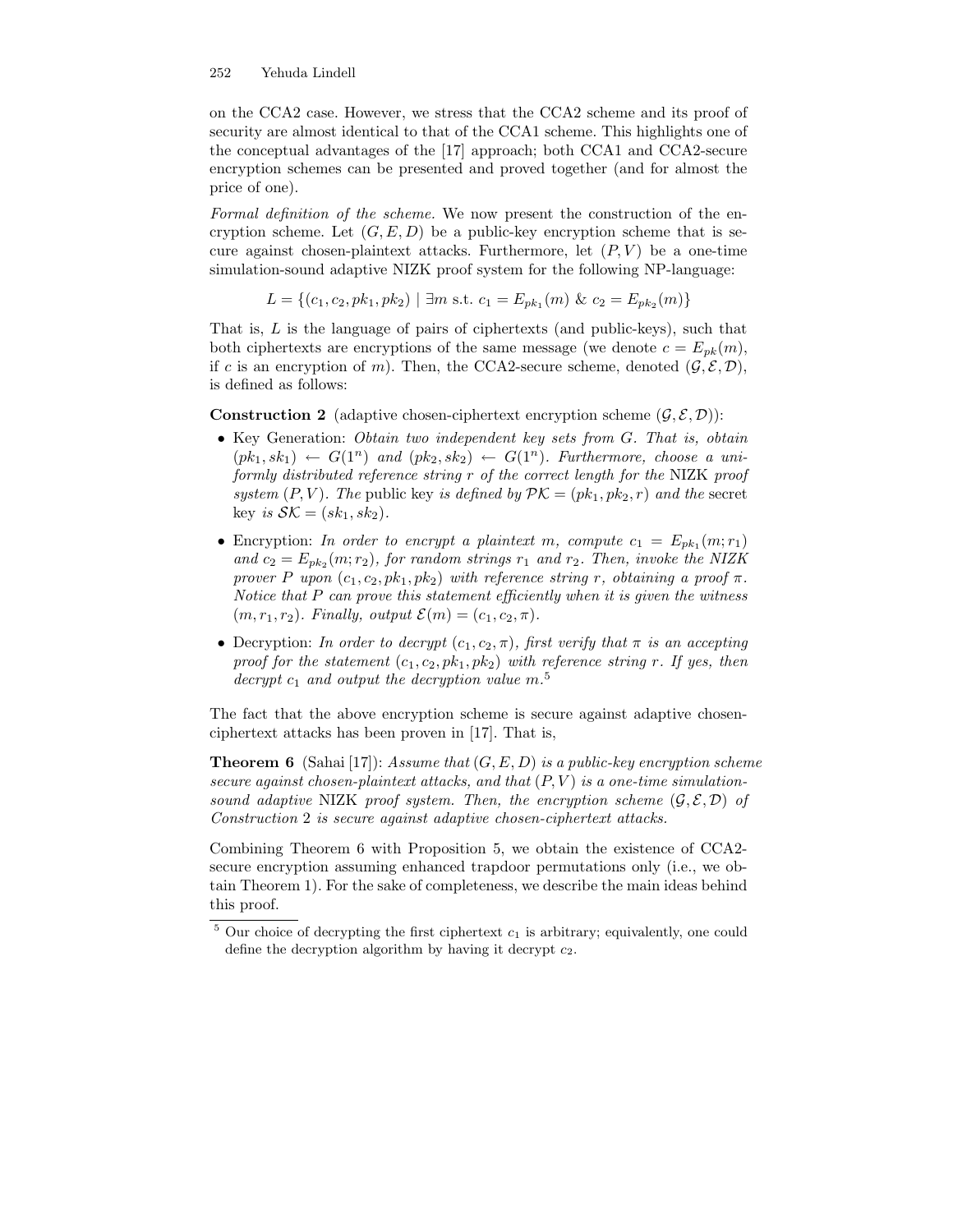Motivation for the proof of security. The basic idea underlying Construction 2 of  $(\mathcal{G}, \mathcal{E}, \mathcal{D})$  is that it is enough to use only one secret-key in order to decrypt ciphertexts. This is because anyone can verify the validity of a NIZK proof. Therefore, given knowledge of any of the two secret-keys, decryption can be carried out by verifying the NIZK and then decrypting. Since the NIZK proof ensures that both encryptions are to the same plaintext, it does not matter which secret-key is used. Now, consider an adversary  $A_{cpa}$  who carries out a chosen-plaintext attack (CPA) on the scheme  $(G, E, D)$ . (Recall that in a CPA attack, the adversary gets no decryption oracle.) Adversary  $A_{cpa}$  receives a public-key  $pk<sub>1</sub>$ and proceeds to generate a simulated public-key for the scheme  $(\mathcal G,\mathcal E,\mathcal D)$  which incorporates  $pk_1$ . Specifically,  $A_{cpa}$  chooses a second key-pair  $(pk_2, sk_2)$  and a NIZK reference string r, thereby obtaining a public-key  $(pk_1, pk_2, r)$  for  $(G, \mathcal{E}, \mathcal{D})$ . Furthermore,  $A_{cpa}$  knows one of the two secret-keys (namely  $sk_2$ ). Therefore, as we have discussed above,  $A_{cpa}$  is able to correctly decrypt ciphertexts. The important point is that  $A_{cpa}$  is able to correctly simulate a *decryption oracle* for a CCA2-adversary A who attacks  $(\mathcal{G}, \mathcal{E}, \mathcal{D})$ . In other words, given only chosenplaintext ability,  $A_{cpa}$  can simulate an adaptive chosen-ciphertext attack for a CCA2-adversary A.

The above shows how the decryption oracle in a CCA2-attack can be simulated by  $A_{cpa}$ . However,  $A_{cpa}$  must also be able to generate a challenge ciphertext for A from  $(\mathcal{G}, \mathcal{E}, \mathcal{D})$ , given its own challenge ciphertext from  $(G, E, D)$ . That is, during its attack,  $A_{cpa}$  receives some challenge ciphertext  $c_1$ . Based on  $c_1$ ,  $A_{cpa}$ must provide  $A$  with a challenge. Furthermore, it must be shown that if  $A$  can distinguish ciphertexts in  $(\mathcal{G}, \mathcal{E}, \mathcal{D})$  with non-negligible probability, then  $A_{cpa}$ can use this to also distinguish ciphertexts in  $(G, E, D)$ . Loosely speaking,  $A_{cpa}$ generates the needed ciphertext by simply computing  $c_2 = E_{pk_2}(0^n)$  (i.e.,  $c_2$  is an encryption to garbage) and then providing a proof  $\pi$  that  $c_1$  and  $c_2$  are encryptions of the same message. Of course, this statement may not be true (since  $A_{cpa}$  does not know if  $c_1$  is an encryption of  $0^n$  or of some other message). Nevertheless, such a proof can be generated using the NIZK simulator, and this will be indistinguishable from a real ciphertext. Thus,  $A$  receives the challenge ciphertext  $(c_1, c_2, \pi)$  in its CCA2-attack. The point is that A's challenge ciphertext contains  $c_1$  and therefore any "information" learned by  $A$  about its challenge ciphertext  $(c_1, c_2, \pi)$  can be used by  $A_{cpa}$  to derive information about its own challenge ciphertext  $c_1$ . Observe, however, that by the way  $A_{cpa}$  constructs the challenge ciphertext, it follows that A receives a simulated NIZK proof  $\pi$  during its attack. Furthermore,  $A$  is able to ask for more decryptions of ciphertexts after seeing this simulated proof, and these ciphertexts contain NIZK proofs. In order for the decryption simulation of  $A_{cpa}$  described above to be correct, it must hold that A cannot generate accepting proofs of false statements, even in such a setting. This is where the one-time simulation-soundness of the NIZK is utilized. Thus we have that  $A_{cpa}$  can simulate a complete CCA2-attack for A.

A full proof of Theorem 6 can be found in [17] and in [12, Appendix A].